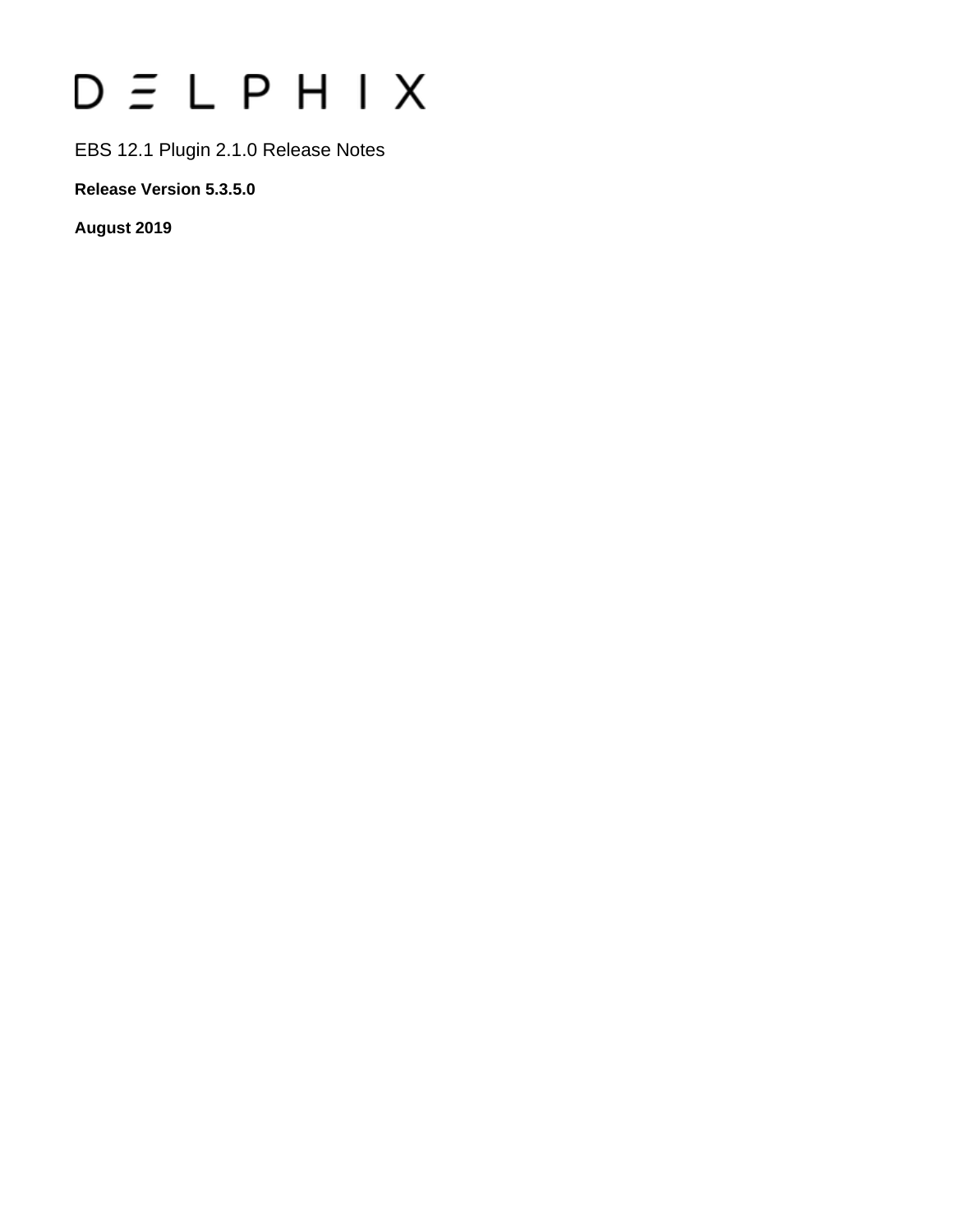EBS 12.1 Plugin 2.1.0 Release Notes You can find the most up-to-date technical documentation at: [docs.delphix.com](http://docs.delphix.com) The Delphix Web site also provides the latest product updates. If you have comments about this documentation, submit your feedback to: infodev@delphix.com

© 2019 Delphix Corp. All rights reserved.

Delphix and the Delphix logo and design are registered trademarks or trademarks of Delphix Corp. in the United States and/or other jurisdictions. All other marks and names mentioned herein may be trademarks of their respective companies.

Delphix Corp. 1400 Seaport Blvd, Suite 200 Redwood City, CA 94063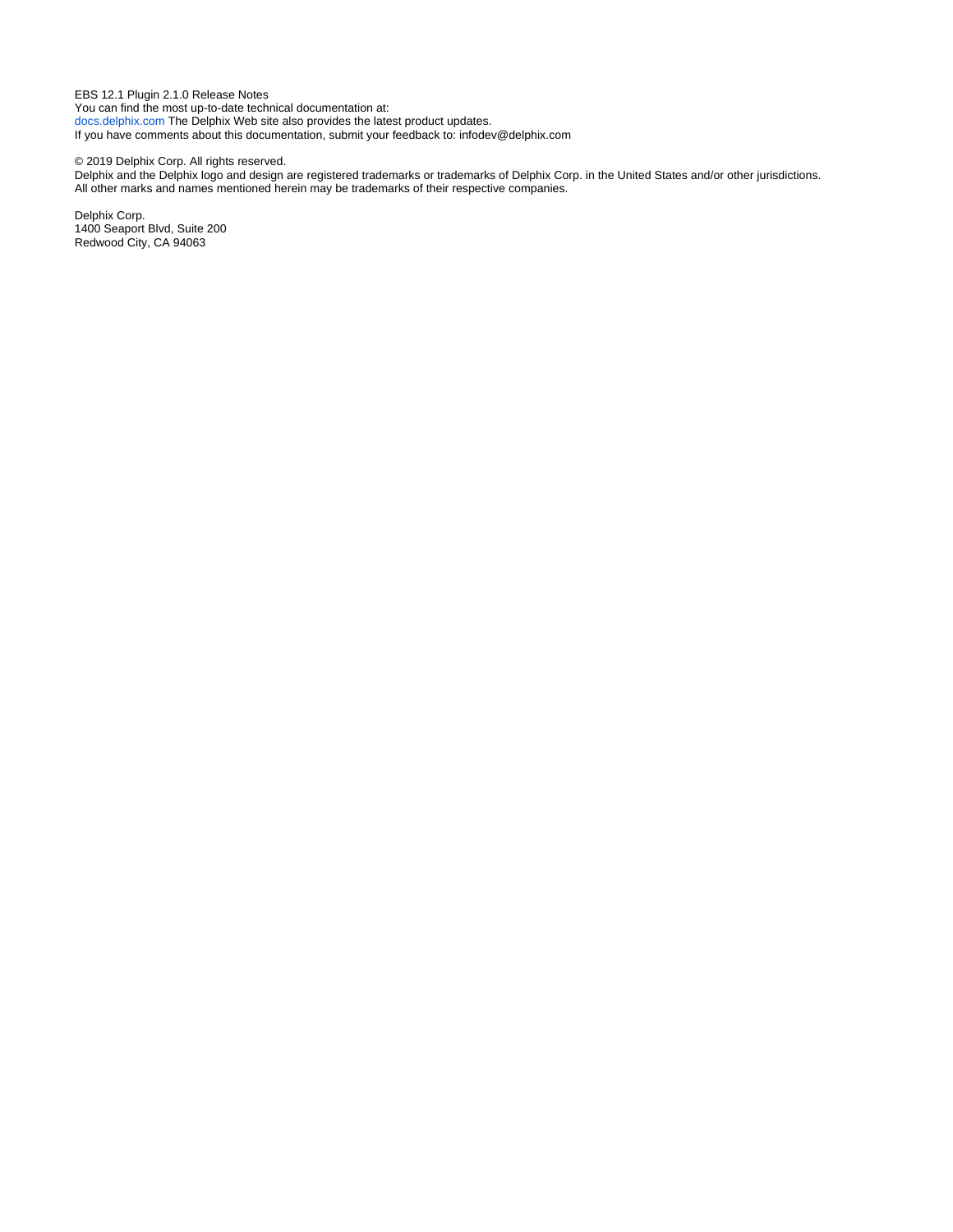# **EBS 12.1 Plugin 2.1.0 Release Notes**

EBS Plugin version 2.1.0 introduces a new feature to change the Oracle EBS appsTier JAVA based forms interface color.



# Plugin Installation

Plugins to support EBS virtualization are not automatically included in the Virtualization Engine deployment and are installed by Delphix Professional Services or Technical Support. A Support case can be opened requesting installation by following this [link](http://support-tickets.delphix.com/).

# Migration and Compatibility

Oracle SI dbTechStack and Database

## **EBS 12.1**

Λ

- Oracle11gR2 v11.2.0.4
- Oracle12cR1 v12.1.0.2

Oracle does not yet support the multi-tenant option for E-Business Suites, so Delphix cannot support this either. Δ

## **Oracle EBS appsTier**

- Single-node appsTier
- Multi-node appsTier with shared APPL\_TOP

The Delphix Engine does not provide support for provisioning a multi-node appsTier where the APPL\_TOP is not shared between nodes.

# **Supported Operating Systems**

- Linux SLES 9, 10, 11; RHEL 5, 6, 7, OL 5, 6
- $\bullet$  Solaris SPARC 9, 10, 11
- Advanced Interactive eXecutive (AIX) See the matrix at the bottom of [Oracle E-Business Suite Support Matrix](https://docs.delphix.com/display/DOCS535/Oracle+E-Business+Suite+Support+Matrix)

# Plugin/Delphix Engine Compatibility

Plugins should be installed on compatible Delphix Engines per the table below: **EBS 12.1 customers:**

| <b>Delphix Engine</b> | <b>EBS 1.2.0</b> | <b>EBS 1.3.0</b> | EBS 1.3.1 | <b>EBS 2.0.0</b> | <b>EBS 2.1.0</b> |
|-----------------------|------------------|------------------|-----------|------------------|------------------|
| 5.1.x                 | <b>No</b>        | <b>No</b>        | <b>No</b> | <b>No</b>        | <b>No</b>        |
| 5.2.2.x               | <b>No</b>        | No               | <b>No</b> | No               | <b>No</b>        |
| 5.2.3.x               | Yes              | Yes              | <b>No</b> | <b>No</b>        | <b>No</b>        |
| 5.2.4.x               | Yes              | Yes              | <b>No</b> | <b>No</b>        | <b>No</b>        |
| 5.2.5.x               | Yes              | Yes              | <b>No</b> | <b>No</b>        | No.              |
| 5.2.6.x               | Yes              | Yes              | <b>No</b> | <b>No</b>        | No.              |
| 5.3.0.0               | Yes              | Yes              | Yes       | No               | <b>No</b>        |
| 5.3.1.0               | Yes              | Yes              | Yes       | Yes              | Yes              |
| 5.3.2.0               | Yes              | Yes              | Yes       | Yes              | Yes              |
| 5.3.3.0               | Yes              | Yes              | Yes       | Yes              | Yes              |
| 5.3.4.0               | Yes              | Yes              | Yes       | Yes              | Yes              |
| 5.3.5.0               | Yes              | Yes              | Yes       | Yes              | Yes              |